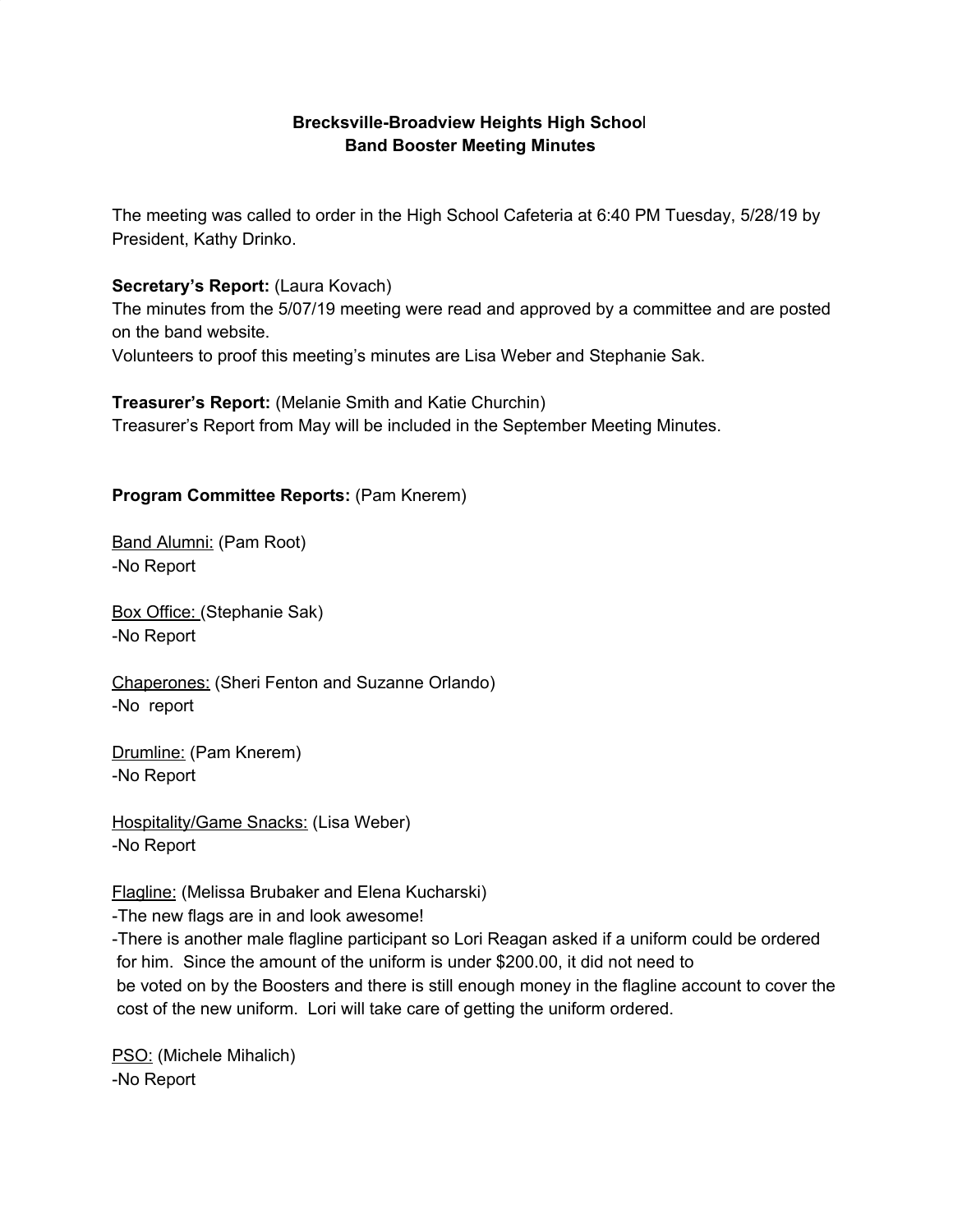Publicity: (Melissa Burdick) -No Report

Senior Night: (Pj Malnar) -No Report

Swarm Board and Decorations: (Lisa Trout) -NoReport

Uniforms: (Lori Reagan, Rima Julien, Sheyenne Uhlir and Linda Gauntner)

-The new raincoats will have an upgraded lining at no additional cost to us because the thinner lining that was chosen has been discontinued.

-Lori will sell old raincoats for \$15.00 to anyone who wishes to purchase one.

-Concert Band uniforms are in the process of being cleaned.

-Lori will ask to have a Remind sent out asking seniors to donate their summer shorts.

-The uniform committee has pulled aside 40 old raincoats that will be used for chaperones in inclement weather.

-The remainder of the old raincoats will be made into stadium blankets this summer and sold for approximately \$10.00 each at Meet The Band night.

-Laura Kovach will ask for both parent and student volunteers this summer to help with the making of the blankets. Katie Churchin has graciously offered her backyard as a place to work on the blankets.

Summer Uniforms: (Kathy Holland and Lisa Karakostas) -All new students and eighth graders have been fitted for summer uniforms.

Yard Signs: (Alicia Ravagnani) -No Report.

# **Ways and Means Committee Reports:** (Amy Zajac)

Athletic Programs: ( Melissa Burdick) -No Report

Athletic Program Sales: (Michelle McGrath) -No Report

Athletic Program Layout: (Kim Traum) -No Report.

Citrus Sales: ( Allison Winokur and Barb Wisniewski) -No Report